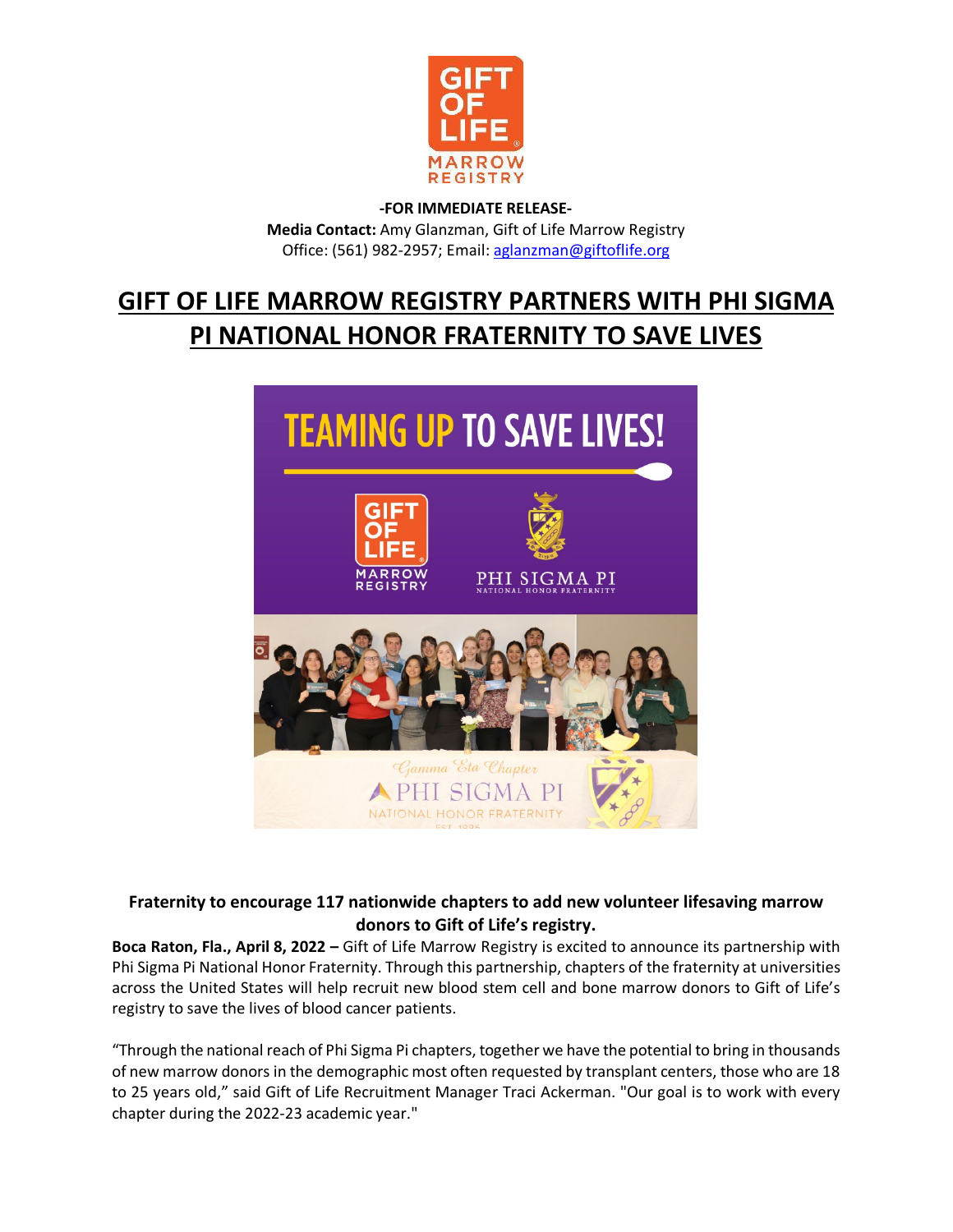"Phi Sigma Pi Members are eager to leave an impact in their communities and across the world by improving humanity with honor," said Phi Sigma Pi Executive Director, Suzanne Schaffer, CAE. "Partnering with Gift of Life allows us to educate ourselves and others for the most important reason, an opportunity to save a life."

During the 2021-22 academic year, brothers of the Gamma Eta Chapter at Florida State University in Tallahassee, Fla. and the Alpha Eta Chapter at the University of Delaware in Newark, Del. worked with Gift of Life to add new donors, who join the registry through completing a cheek swab and a short medical questionnaire.

"We will be attending the Phi Sigma Pi national conference this summer to share this incredible community service partnership with all the chapters," said Ackerman. "It's a great opportunity for these young leaders to take action that will result in lives being saved."

Gift of Life is a national registry for volunteer donors of peripheral blood stem cells and bone marrow, used to cure patients worldwide who are battling blood cancers like leukemia and lymphoma, as well as diseases such as inherited immune disorders and sickle cell. The stem cell donation process is similar to donating blood platelets. To date, Gift of Life has registered 400,000 active donors and has saved more than 4,100 patient's lives.

Melanie Hart, Phi Sigma Pi Gamma Eta Scholarship Chair is also a Gift of Life Marrow Registry Campus Ambassador. It was her initiative that began this incredible partnership.

"When I hosted the first Gift of Life event for my Phi Sigma Pi Gamma Eta fellow members, I saw it as a unique opportunity to serve those in need, and was excited to get our membersinvolved," said Hart. "We, as a chapter, are beside ourselves with the success of our efforts, and are very grateful that other chapters across the nation will have the same opportunities for outreach with Gift of Life. We are excited to see this partnership grow and potentially facilitate lifesaving transplants for blood cancer patients."

To join the Gift of Life registry or make a financial contribution, potential donors and contributors may visi[t giftoflife.org.](https://www.giftoflife.org/)

### **About Gift of Life Marrow Registry**

Gift of Life Marrow Registry is a 501(c)(3) nonprofit organization headquartered in Boca Raton, Fla. Established in 1991, Gift of Life Marrow Registry is dedicated to saving lives by facilitating blood stem cell and bone marrow transplants for patients battling leukemia, lymphoma, sickle cell, inherited immune disorders, and other blood-related diseases. To learn more about Gift of Life Marrow Registry, visit [www.giftoflife.org.](http://www.giftoflife.org/)

### **About Phi Sigma Pi**

Phi Sigma Pi National Honor Fraternity (ΦΣΠ) is a gender-inclusive national [honor](https://en.wikipedia.org/wiki/Honor_societies) [fraternity](https://en.wikipedia.org/wiki/Fraternities_and_sororities_in_North_America) based in the [United States,](https://en.wikipedia.org/wiki/United_States) with the purpose of fostering the ideals of scholarship, leadership, and fellowship. Phi Sigma Pi is organized into approximately 140 collegiate chapters at four-year collegiate institutions and several regionally established alumni chapters and associations serving approximately 50,000 members. To learn more about Phi Sigma Pi visit [phisigmapi.org.](https://phisigmapi.org/)